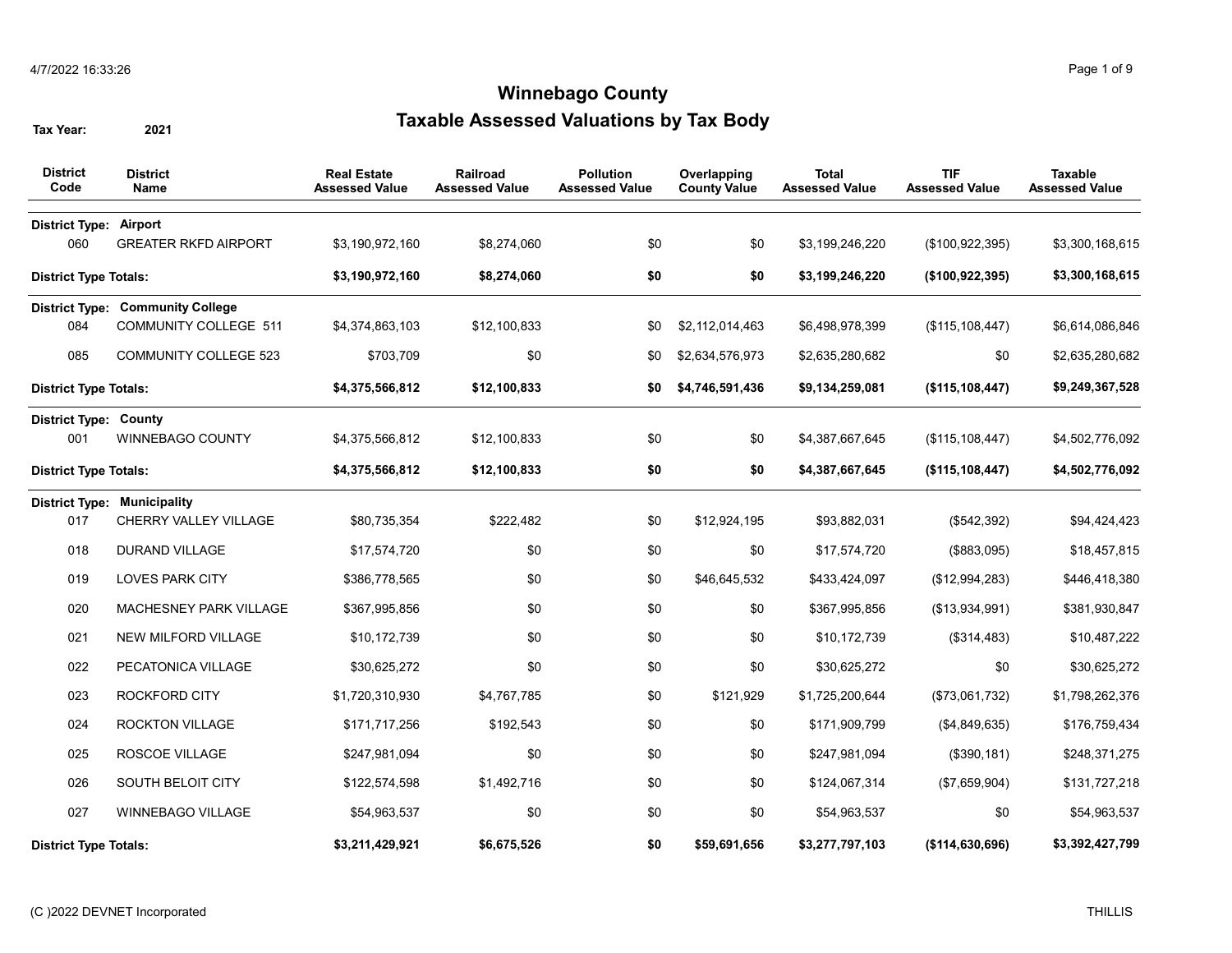| <b>District</b><br>Code      | <b>District</b><br>Name                                         | <b>Real Estate</b><br><b>Assessed Value</b> | Railroad<br><b>Assessed Value</b> | <b>Pollution</b><br><b>Assessed Value</b> | Overlapping<br><b>County Value</b> | <b>Total</b><br><b>Assessed Value</b> | <b>TIF</b><br><b>Assessed Value</b> | <b>Taxable</b><br><b>Assessed Value</b> |
|------------------------------|-----------------------------------------------------------------|---------------------------------------------|-----------------------------------|-------------------------------------------|------------------------------------|---------------------------------------|-------------------------------------|-----------------------------------------|
| 002                          | <b>District Type: Forest Preserve</b><br><b>FOREST PRESERVE</b> | \$4,375,566,812                             | \$12,100,833                      | \$0                                       | \$0                                | \$4,387,667,645                       | (\$115, 108, 447)                   | \$4,502,776,092                         |
| <b>District Type Totals:</b> |                                                                 | \$4,375,566,812                             | \$12,100,833                      | \$0                                       | \$0                                | \$4,387,667,645                       | (\$115, 108, 447)                   | \$4,502,776,092                         |
|                              | <b>District Type: Fire District</b>                             |                                             |                                   |                                           |                                    |                                       |                                     |                                         |
| 030                          | <b>BLACKHAWK FIRE</b>                                           | \$48,584,342                                | \$255,736                         | \$0                                       | \$0                                | \$48,840,078                          | \$0                                 | \$48,840,078                            |
| 031                          | CHERRY VALLEY FIRE                                              | \$359,907,692                               | \$899,012                         | \$0                                       | \$12,924,195                       | \$373,730,899                         | (\$511,724)                         | \$374,242,623                           |
| 033                          | FIRE 1                                                          | \$117,165,522                               | \$0                               | \$0                                       | \$0                                | \$117,165,522                         | (\$883,095)                         | \$118,048,617                           |
| 034                          | <b>GERMAN VALLEY FIRE</b>                                       | \$1,970,681                                 | \$0                               | \$0                                       | \$37,267,282                       | \$39,237,963                          | \$0                                 | \$39,237,963                            |
| 035                          | HARLEM-ROSCOE FIRE                                              | \$778,829,069                               | \$516,062                         | \$0                                       | \$0                                | \$779,345,131                         | (\$9,730,961)                       | \$789,076,092                           |
| 036                          | <b>NEW MILFORD FIRE</b>                                         | \$39,704,139                                | \$194,764                         | \$0                                       | \$8,721,023                        | \$48,619,926                          | (\$597,272)                         | \$49,217,198                            |
| 037                          | <b>NORTH PARK FIRE</b>                                          | \$188,451,553                               | \$586,227                         | \$0                                       | \$0                                | \$189,037,780                         | (\$4,819,841)                       | \$193,857,621                           |
| 038                          | <b>NORTHWEST FIRE</b>                                           | \$66,933,698                                | \$522,943                         | \$0                                       | \$0                                | \$67,456,641                          | \$0                                 | \$67,456,641                            |
| 039                          | PECATONICA FIRE                                                 | \$107,700,225                               | \$652,077                         | \$0                                       | \$14,262,037                       | \$122,614,339                         | \$0                                 | \$122,614,339                           |
| 040                          | <b>ROCK RIVER FIRE</b>                                          | \$2,983,653                                 | \$945,218                         | \$0                                       | \$0                                | \$3,928,871                           | \$0                                 | \$3,928,871                             |
| 041                          | ROCKTON FIRE                                                    | \$255,042,707                               | \$781,567                         | \$0                                       | \$0                                | \$255,824,274                         | (\$4,849,635)                       | \$260,673,909                           |
| 042                          | <b>STILLMAN FIRE</b>                                            | \$10,522,024                                | \$0                               | \$0                                       | \$97,946,097                       | \$108,468,121                         | \$0                                 | \$108,468,121                           |
| 043                          | <b>WEST SUBURBAN FIRE</b>                                       | \$26,895,821                                | \$32,604                          | \$0                                       | \$0                                | \$26,928,425                          | \$0                                 | \$26,928,425                            |
| 044                          | <b>WBSFIRE</b>                                                  | \$140,669,116                               | \$754,113                         | \$0                                       | \$0                                | \$141,423,229                         | \$0                                 | \$141,423,229                           |
| <b>District Type Totals:</b> |                                                                 | \$2,145,360,242                             | \$6,140,323                       | \$0                                       | \$171,120,634                      | \$2,322,621,199                       | (\$21,392,528)                      | \$2,344,013,727                         |
|                              | District Type: Grade School                                     |                                             |                                   |                                           |                                    |                                       |                                     |                                         |
| 071                          | KINNIKINNICK SD #131                                            | \$356,733,375                               | \$134,723                         | \$0                                       | \$290,327                          | \$357,158,425                         | (\$390, 181)                        | \$357,548,606                           |
| 072                          | PRAIRIE HILL SCHOOL DIST 1                                      | \$147,259,682                               | \$0                               | \$0                                       | \$0                                | \$147,259,682                         | \$0                                 | \$147,259,682                           |
| 073                          | SHIRLAND SCHOOL DIST 134                                        | \$36,036,613                                | \$0                               | \$0                                       | \$0                                | \$36,036,613                          | \$0                                 | \$36,036,613                            |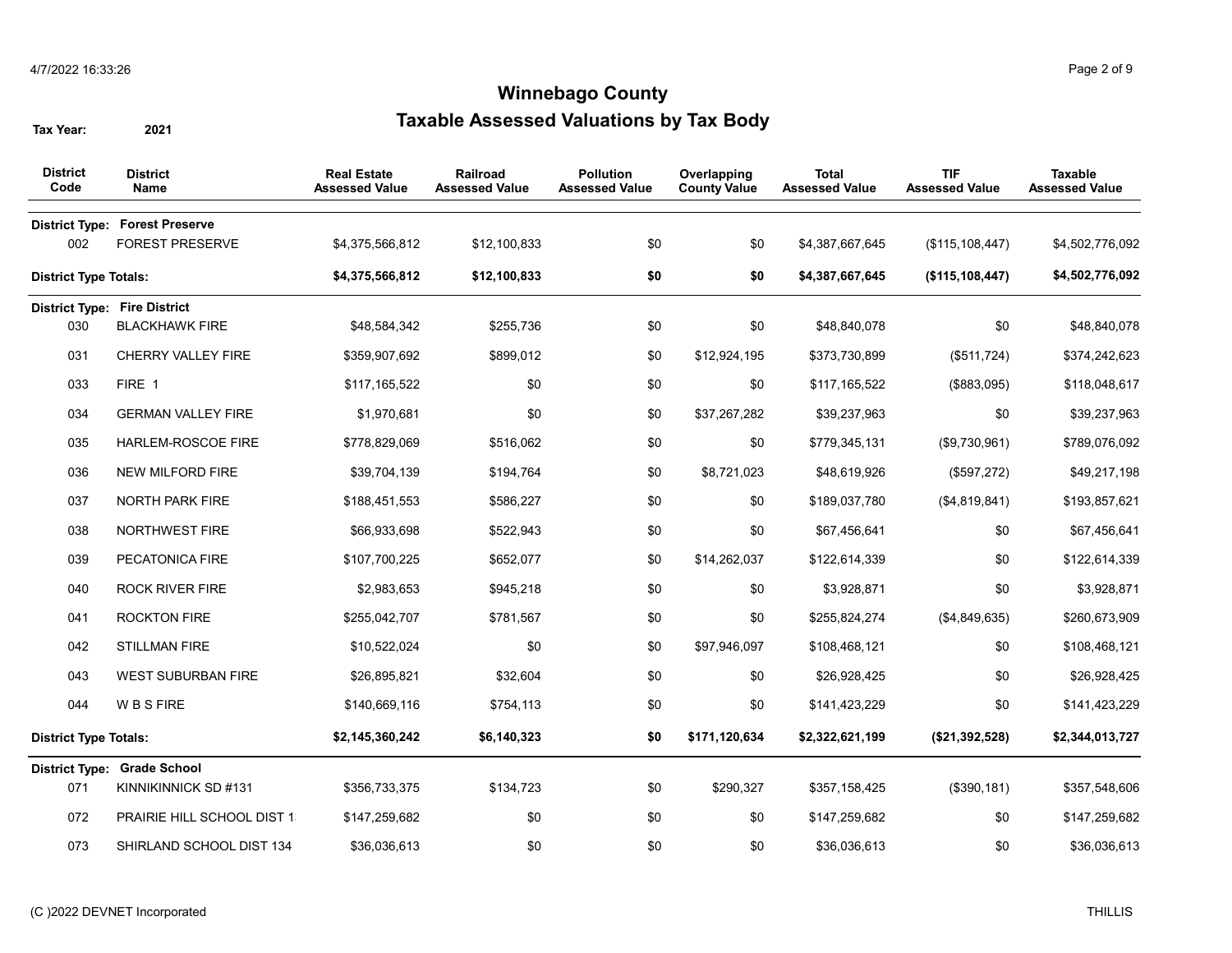| <b>District</b><br>Code                | <b>District</b><br>Name                                       | <b>Real Estate</b><br><b>Assessed Value</b> | <b>Railroad</b><br><b>Assessed Value</b> | <b>Pollution</b><br><b>Assessed Value</b> | Overlapping<br><b>County Value</b> | <b>Total</b><br><b>Assessed Value</b> | <b>TIF</b><br><b>Assessed Value</b> | <b>Taxable</b><br><b>Assessed Value</b> |
|----------------------------------------|---------------------------------------------------------------|---------------------------------------------|------------------------------------------|-------------------------------------------|------------------------------------|---------------------------------------|-------------------------------------|-----------------------------------------|
|                                        | District Type: Grade School                                   |                                             |                                          |                                           |                                    |                                       |                                     |                                         |
| 074                                    | ROCKTON SCHOOL DIST 140                                       | \$262,709,282                               | \$726,880                                | \$0                                       | \$0                                | \$263,436,162                         | (\$4,849,635)                       | \$268,285,797                           |
| <b>District Type Totals:</b>           |                                                               | \$802,738,952                               | \$861,603                                | \$0                                       | \$290,327                          | \$803,890,882                         | (\$5,239,816)                       | \$809,130,698                           |
|                                        | District Type: High School                                    |                                             |                                          |                                           |                                    |                                       |                                     |                                         |
| 077                                    | HONONEGAH HIGH SD #207                                        | \$802,738,952                               | \$861,603                                | \$0                                       | \$290,327                          | \$803,890,882                         | (\$5,239,816)                       | \$809,130,698                           |
| <b>District Type Totals:</b>           |                                                               | \$802,738,952                               | \$861,603                                | \$0                                       | \$290,327                          | \$803,890,882                         | (\$5,239,816)                       | \$809,130,698                           |
|                                        | <b>District Type: Library District</b>                        |                                             |                                          |                                           |                                    |                                       |                                     |                                         |
| 054                                    | CHERRY VALLEY LIBRARY                                         | \$293,661,412                               | \$1,137,475                              | \$0                                       | \$13,282,388                       | \$308,081,275                         | (\$1,108,996)                       | \$309,190,271                           |
| 055                                    | NORTH SUBURBAN LIBRARY                                        | \$1,345,010,572                             | \$1,280,700                              | \$0                                       | \$49,926,436                       | \$1,396,217,708                       | (\$27,545,085)                      | \$1,423,762,793                         |
| 056                                    | PECATONICA LIBRARY                                            | \$102,726,256                               | \$0                                      | \$0                                       | \$15,326,410                       | \$118,052,666                         | \$0                                 | \$118,052,666                           |
| 057                                    | <b>TALCOTT FREE LIBRARY</b>                                   | \$219,940,997                               | \$549,147                                | \$0                                       | \$0                                | \$220,490,144                         | (\$4,849,635)                       | \$225,339,779                           |
| 058                                    | <b>WINNEBAGO LIBRARY</b>                                      | \$171,321,483                               | \$0                                      | \$0                                       | \$0                                | \$171,321,483                         | \$0                                 | \$171,321,483                           |
| 059                                    | ROCKFORD CITY LIBRARY                                         | \$1,720,853,407                             | \$4,781,701                              | \$0                                       | \$121,929                          | \$1,725,757,037                       | (\$73,061,732)                      | \$1,798,818,769                         |
| <b>District Type Totals:</b>           |                                                               | \$3,853,514,127                             | \$7,749,023                              | \$0                                       | \$78,657,163                       | \$3,939,920,313                       | (\$106, 565, 448)                   | \$4,046,485,761                         |
| <b>District Type: Libraries</b><br>061 | SOUTH BELOIT CITY LIBRARY                                     | \$122,574,598                               | \$1,492,716                              | \$0                                       | \$0                                | \$124,067,314                         | (\$7,659,904)                       | \$131,727,218                           |
| <b>District Type Totals:</b>           |                                                               | \$122,574,598                               | \$1,492,716                              | \$0                                       | \$0                                | \$124,067,314                         | (\$7,659,904)                       | \$131,727,218                           |
|                                        | District Type: Multi-Township Dist                            |                                             |                                          |                                           |                                    |                                       |                                     |                                         |
| 101                                    | <b>BU/HA/SH MULTI TOWNSHIP</b>                                | \$74,752,298                                | \$0                                      | \$0                                       | \$0                                | \$74,752,298                          | \$0                                 | \$74,752,298                            |
| 102                                    | <b>DU/LA MULTI TOWNSHIP</b>                                   | \$81,006,688                                | \$0                                      | \$0                                       | \$0                                | \$81,006,688                          | (\$883,095)                         | \$81,889,783                            |
| 124                                    | PE/SE MULTI TOWNSHIP                                          | \$108,849,181                               | \$0                                      | \$0                                       | \$0                                | \$108,849,181                         | \$0                                 | \$108,849,181                           |
| <b>District Type Totals:</b>           |                                                               | \$264,608,167                               | \$0                                      | \$0                                       | \$0                                | \$264,608,167                         | (\$883,095)                         | \$265,491,262                           |
| 046                                    | <b>District Type: Park District</b><br>ROCKFORD PARK DISTRICT | \$2,490,942,925                             | \$5,954,873                              | \$0                                       | \$39,020,745                       | \$2,535,918,543                       | $($ \$86,002,167)                   | \$2,621,920,710                         |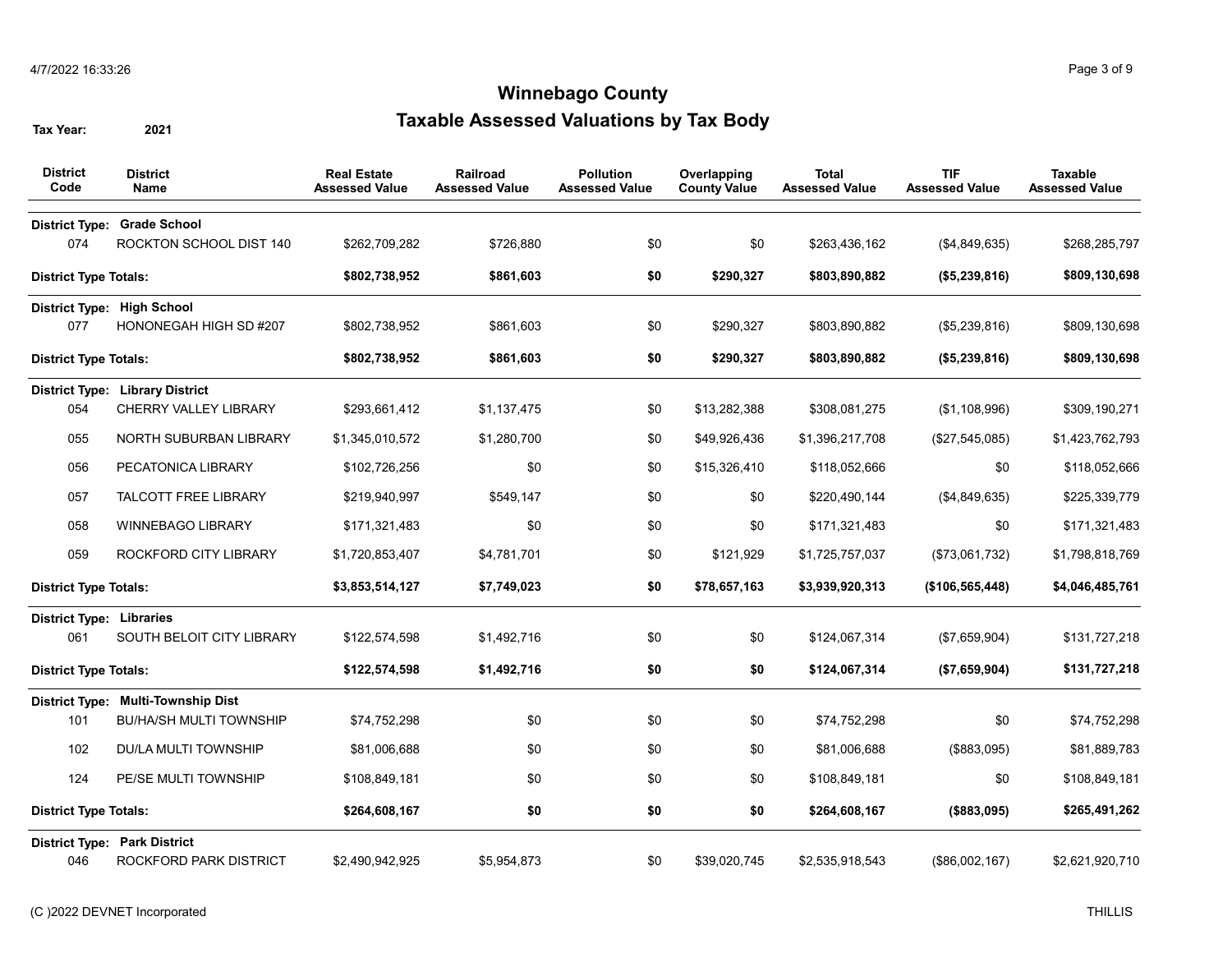| <b>District</b><br>Code      | <b>District</b><br>Name                  | <b>Real Estate</b><br><b>Assessed Value</b> | <b>Railroad</b><br><b>Assessed Value</b> | <b>Pollution</b><br><b>Assessed Value</b> | Overlapping<br><b>County Value</b> | <b>Total</b><br><b>Assessed Value</b> | <b>TIF</b><br><b>Assessed Value</b> | <b>Taxable</b><br><b>Assessed Value</b> |
|------------------------------|------------------------------------------|---------------------------------------------|------------------------------------------|-------------------------------------------|------------------------------------|---------------------------------------|-------------------------------------|-----------------------------------------|
|                              | <b>District Type: Park District</b>      |                                             |                                          |                                           |                                    |                                       |                                     |                                         |
| 047                          | <b>SUMNER PARK</b>                       | \$88,788,354                                | \$0                                      | \$0                                       | \$0                                | \$88,788,354                          | \$0                                 | \$88,788,354                            |
| 048                          | WINNEBAGO PARK DISTRICT                  | \$110,834,542                               | \$650,039                                | \$0                                       | \$0                                | \$111,484,581                         | \$0                                 | \$111,484,581                           |
| 049                          | <b>SEWARD PARK DISTRICT</b>              | \$20,060,827                                | \$756,151                                | \$0                                       | \$0                                | \$20,816,978                          | \$0                                 | \$20,816,978                            |
| <b>District Type Totals:</b> |                                          | \$2,710,626,648                             | \$7,361,063                              | \$0                                       | \$39,020,745                       | \$2,757,008,456                       | (\$86,002,167)                      | \$2,843,010,623                         |
|                              | <b>District Type: Road District</b>      |                                             |                                          |                                           |                                    |                                       |                                     |                                         |
| 110                          | <b>BURRITT TWSP ROAD</b>                 | \$30,788,488                                | \$0                                      | \$0                                       | \$0                                | \$30,788,488                          | \$0                                 | \$30,788,488                            |
| 111                          | CHERRY VALLEY TWSP ROAD                  | \$320,501,450                               | \$1,802,318                              | \$0                                       | \$0                                | \$322,303,768                         | (\$26,485)                          | \$322,330,253                           |
| 112                          | DURAND TWSP ROAD                         | \$42,338,291                                | \$0                                      | \$0                                       | \$0                                | \$42,338,291                          | (\$883,095)                         | \$43,221,386                            |
| 113                          | <b>HARLEM TWSP ROAD</b>                  | \$670,028,620                               | \$0                                      | \$0                                       | \$0                                | \$670,028,620                         | (\$15,300,505)                      | \$685,329,125                           |
| 114                          | <b>HARRISON TWSP ROAD</b>                | \$17,391,880                                | \$0                                      | \$0                                       | \$0                                | \$17,391,880                          | \$0                                 | \$17,391,880                            |
| 115                          | <b>LAONA TWSP ROAD</b>                   | \$38,668,548                                | \$0                                      | \$0                                       | \$0                                | \$38,668,548                          | \$0                                 | \$38,668,548                            |
| 116                          | <b>OWEN TWSP ROAD</b>                    | \$95,899,839                                | \$673,332                                | \$0                                       | \$0                                | \$96,573,171                          | \$0                                 | \$96,573,171                            |
| 117                          | PECATONICA TWSP ROAD                     | \$79,809,450                                | \$0                                      | \$0                                       | \$0                                | \$79,809,450                          | \$0                                 | \$79,809,450                            |
| 118                          | ROCKFORD TWSP ROAD                       | \$2,114,149,598                             | \$5,798,410                              | \$0                                       | \$0                                | \$2,119,948,008                       | (\$85,998,642)                      | \$2,205,946,650                         |
| 119                          | ROCKTON TWSP ROAD                        | \$282,457,211                               | \$1,493,749                              | \$0                                       | \$0                                | \$283,950,960                         | (\$9,658,319)                       | \$293,609,279                           |
| 120                          | ROSCOE TWSP ROAD                         | \$517,087,234                               | \$926,834                                | \$0                                       | \$0                                | \$518,014,068                         | (\$3,241,401)                       | \$521,255,469                           |
| 121                          | SEWARD TWSP ROAD                         | \$29,039,731                                | \$756,151                                | \$0                                       | \$0                                | \$29,795,882                          | \$0                                 | \$29,795,882                            |
| 122                          | SHIRLAND TWSP ROAD                       | \$26,571,930                                | \$0                                      | \$0                                       | \$0                                | \$26,571,930                          | \$0                                 | \$26,571,930                            |
| 123                          | WINNEBAGO TWSP ROAD                      | \$110,834,542                               | \$650,039                                | \$0                                       | \$0                                | \$111,484,581                         | \$0                                 | \$111,484,581                           |
| <b>District Type Totals:</b> |                                          | \$4,375,566,812                             | \$12,100,833                             | \$0                                       | \$0                                | \$4,387,667,645                       | (\$115, 108, 447)                   | \$4,502,776,092                         |
|                              | <b>District Type: Sanitary Districts</b> |                                             |                                          |                                           |                                    |                                       |                                     |                                         |
| 050                          | <b>DURAND SANITARY</b>                   | \$15,727,725                                | \$0                                      | \$0                                       | \$0                                | \$15,727,725                          | (\$883,095)                         | \$16,610,820                            |
| 051                          | FOUR RIVERS SANITATION AL                | \$2,975,610,445                             | \$6,396,107                              | \$0                                       | \$0                                | \$2,982,006,552                       | (\$99,282,529)                      | \$3,081,289,081                         |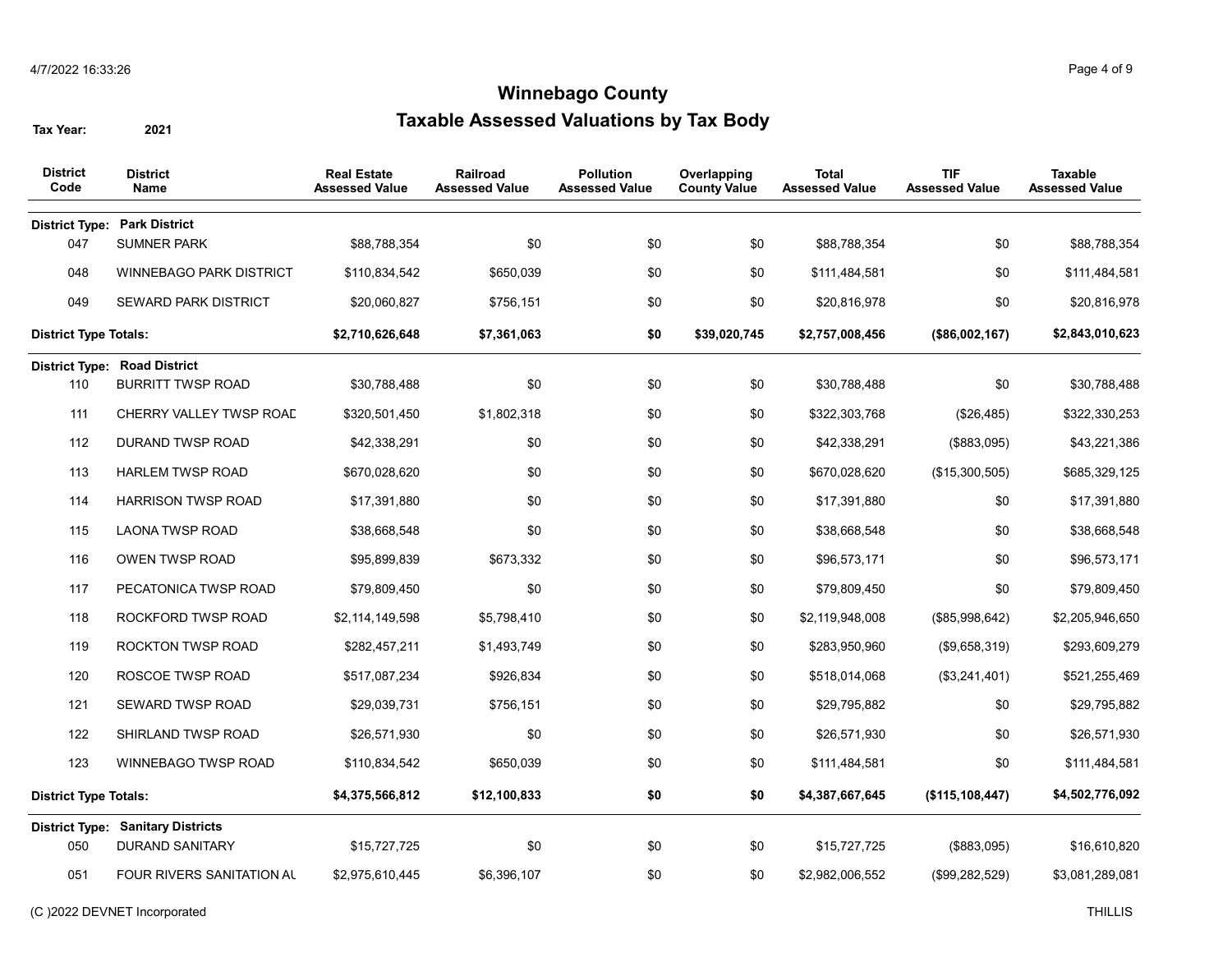| <b>District</b><br>Code      | <b>District</b><br>Name                                                | <b>Real Estate</b><br><b>Assessed Value</b> | <b>Railroad</b><br><b>Assessed Value</b> | <b>Pollution</b><br><b>Assessed Value</b> | Overlapping<br><b>County Value</b> | <b>Total</b><br><b>Assessed Value</b> | <b>TIF</b><br><b>Assessed Value</b> | <b>Taxable</b><br><b>Assessed Value</b> |
|------------------------------|------------------------------------------------------------------------|---------------------------------------------|------------------------------------------|-------------------------------------------|------------------------------------|---------------------------------------|-------------------------------------|-----------------------------------------|
| 053                          | <b>District Type: Sanitary Districts</b><br><b>SEWARD SANITARY</b>     | \$4,836,773                                 | \$67,245                                 | \$0                                       | \$0                                | \$4,904,018                           | \$0                                 | \$4,904,018                             |
| <b>District Type Totals:</b> |                                                                        | \$2,996,174,943                             | \$6,463,352                              | \$0                                       | \$0                                | \$3,002,638,295                       | (\$100, 165, 624)                   | \$3,102,803,919                         |
| 062                          | <b>District Type: Special Districts</b><br><b>RKFD - WINN DRAINAGE</b> | \$12,145,506                                | \$0                                      | \$0                                       | \$0                                | \$12,145,506                          | \$0                                 | \$12,145,506                            |
| 109                          | COUNTRY OAKS SSA                                                       | \$0                                         | \$0                                      | \$0                                       | \$0                                | \$0                                   | \$0                                 | \$0                                     |
| 136                          | HARVEST HILLS SSA                                                      | \$3,256,371                                 | \$0                                      | \$0                                       | \$0                                | \$3,256,371                           | \$0                                 | \$3,256,371                             |
| 155                          | PERRYVILLE ROAD SSA                                                    | \$0                                         | \$0                                      | \$0                                       | \$0                                | \$0                                   | \$0                                 | \$0                                     |
| 156                          | OLDE RIVER RIDGE PLAT 6 S!                                             | \$4,055                                     | \$0                                      | \$0                                       | \$0                                | \$4,055                               | \$0                                 | \$4,055                                 |
| 158                          | <b>I-39 BAXTER ROAD SSA</b>                                            | \$0                                         | \$0                                      | \$0                                       | \$0                                | \$0                                   | \$0                                 | \$0                                     |
| 169                          | SOUTH BELOIT SSA 5                                                     | \$0                                         | \$0                                      | \$0                                       | \$0                                | \$0                                   | (\$60, 862)                         | \$60,862                                |
| 170                          | SOUTH BELOIT SSA 6                                                     | \$0                                         | \$0                                      | \$0                                       | \$0                                | \$0                                   | \$0                                 | \$0                                     |
| 171                          | SOUTH BELOIT SSA 7                                                     | \$0                                         | \$0                                      | \$0                                       | \$0                                | \$0                                   | \$0                                 | \$0                                     |
| 172                          | SOUTH BELOIT SSA 8                                                     | \$0                                         | \$0                                      | \$0                                       | \$0                                | \$0                                   | \$0                                 | \$0                                     |
| 173                          | SOUTH BELOIT SSA 9                                                     | \$0                                         | \$0                                      | \$0                                       | \$0                                | \$0                                   | \$0                                 | \$0                                     |
| 174                          | SOUTH BELOIT SSA 10                                                    | \$0                                         | \$0                                      | \$0                                       | \$0                                | \$0                                   | (\$304,604)                         | \$304,604                               |
| 175                          | SPRING CREEK LAKES MAINT                                               | \$0                                         | \$0                                      | \$0                                       | \$0                                | \$0                                   | \$0                                 | \$0                                     |
| 176                          | LOVES PARK MAINT SSA 6                                                 | \$0                                         | \$0                                      | \$0                                       | \$0                                | \$0                                   | \$0                                 | \$0                                     |
| <b>District Type Totals:</b> |                                                                        | \$15,405,932                                | \$0                                      | \$0                                       | \$0                                | \$15,405,932                          | (\$365,466)                         | \$15,771,398                            |
|                              | District Type: Street Light Dist                                       |                                             |                                          |                                           |                                    |                                       |                                     |                                         |
| 064                          | LINCOLN-ACRES STREET LIG                                               | \$673,733                                   | \$0                                      | \$0                                       | \$0                                | \$673,733                             | \$0                                 | \$673,733                               |
| 065                          | <b>WASHINGTON PARK STREET</b>                                          | \$1,660,979                                 | \$0                                      | \$0                                       | \$0                                | \$1,660,979                           | \$0                                 | \$1,660,979                             |
| <b>District Type Totals:</b> |                                                                        | \$2,334,712                                 | \$0                                      | \$0                                       | \$0                                | \$2,334,712                           | \$0                                 | \$2,334,712                             |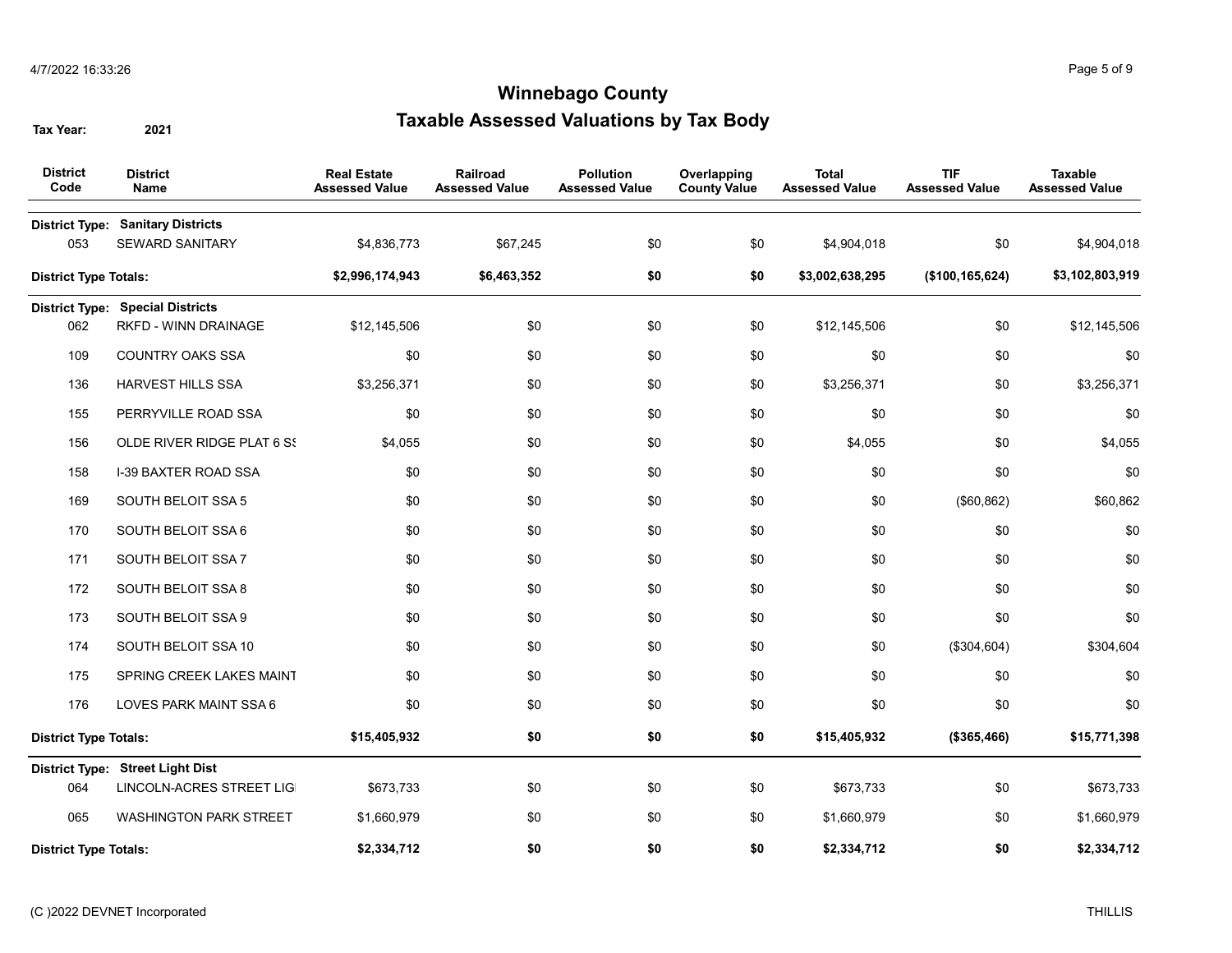| <b>District</b><br>Code | <b>District</b><br>Name             | <b>Real Estate</b><br><b>Assessed Value</b> | Railroad<br><b>Assessed Value</b> | <b>Pollution</b><br><b>Assessed Value</b> | Overlapping<br><b>County Value</b> | <b>Total</b><br><b>Assessed Value</b> | <b>TIF</b><br><b>Assessed Value</b> | Taxable<br><b>Assessed Value</b> |
|-------------------------|-------------------------------------|---------------------------------------------|-----------------------------------|-------------------------------------------|------------------------------------|---------------------------------------|-------------------------------------|----------------------------------|
| <b>District Type:</b>   | <b>TIF Districts</b>                |                                             |                                   |                                           |                                    |                                       |                                     |                                  |
| 052                     | PRESTON & CENTRAL TIF               | \$0                                         | \$0                               | \$0                                       | \$0                                | \$0                                   | \$1,330,685                         | (\$1,330,685)                    |
| 063                     | <b>WESTSIDE TIF #2</b>              | \$0                                         | \$0                               | \$0                                       | \$0                                | \$0                                   | \$0                                 | \$0                              |
| 066                     | <b>EAST STATE &amp; ALPINE TIF</b>  | \$0                                         | \$0                               | \$0                                       | \$0                                | \$0                                   | \$3,609,949                         | (\$3,609,949)                    |
| 067                     | <b>WEST STATE &amp; CENTRAL TIF</b> | \$0                                         | \$0                               | \$0                                       | \$0                                | \$0                                   | \$1,657,030                         | (\$1,657,030)                    |
| 068                     | <b>WEST STATE &amp; KILBURN TIF</b> | \$0                                         | \$0                               | \$0                                       | \$0                                | \$0                                   | \$385,954                           | (\$385,954)                      |
| 088                     | <b>NORTH MAIN &amp; AUBURN TIF</b>  | \$0                                         | \$0                               | \$0                                       | \$0                                | \$0                                   | \$403,237                           | (\$403,237)                      |
| 089                     | JACKSON SCHOOL TIF                  | \$0                                         | \$0                               | \$0                                       | \$0                                | \$0                                   | \$1,046,728                         | (\$1,046,728)                    |
| 093                     | NORTH MAIN TIF                      | \$0                                         | \$0                               | \$0                                       | \$0                                | \$0                                   | \$637,376                           | (\$637,376)                      |
| 094                     | <b>GLOBAL TRADE TIF #1</b>          | \$0                                         | \$0                               | \$0                                       | \$0                                | \$0                                   | \$9,220,813                         | (\$9,220,813)                    |
| 098                     | MACHESNEY PARK TIF                  | \$0                                         | \$0                               | \$0                                       | \$0                                | \$0                                   | \$584,306                           | (\$584,306)                      |
| 104                     | SOUTH ROCKFORD TIF                  | \$0                                         | \$0                               | \$0                                       | \$0                                | \$0                                   | \$670,059                           | (\$670,059)                      |
| 105                     | LINCOLNWOOD TIF                     | \$0                                         | \$0                               | \$0                                       | \$0                                | \$0                                   | \$3,861                             | (\$3,861)                        |
| 106                     | <b>DURAND VILLAGE TIF</b>           | \$0                                         | \$0                               | \$0                                       | \$0                                | \$0                                   | \$883,095                           | (\$883,095)                      |
| 107                     | SPRINGFIELD CORNERS TIF             | \$0                                         | \$0                               | \$0                                       | \$0                                | \$0                                   | \$54,697                            | (\$54,697)                       |
| 125                     | <b>WAGON WHEEL TIF</b>              | \$0                                         | \$0                               | \$0                                       | \$0                                | \$0                                   | \$510,147                           | (\$510, 147)                     |
| 126                     | <b>RIVER OAKS TIF</b>               | \$0                                         | \$0                               | \$0                                       | \$0                                | \$0                                   | \$66,627                            | (\$66, 627)                      |
| 127                     | <b>GARRISON SCHOOL TIF</b>          | \$0                                         | \$0                               | \$0                                       | \$0                                | \$0                                   | \$311,929                           | (\$311,929)                      |
| 128                     | KISHWAUKEE & HARRISON TI            | \$0                                         | \$0                               | \$0                                       | \$0                                | \$0                                   | \$918,332                           | (\$918,332)                      |
| 129                     | LINCOLNWOOD TIF #2                  | \$0                                         | \$0                               | \$0                                       | \$0                                | \$0                                   | \$10,548                            | (\$10,548)                       |
| 130                     | HOPE VI TIF                         | \$0                                         | \$0                               | \$0                                       | \$0                                | \$0                                   | \$357,317                           | (\$357,317)                      |
| 132                     | NORTH 2ND TIF LOVES PARK            | \$0                                         | \$0                               | \$0                                       | \$0                                | \$0                                   | \$6,432,174                         | (\$6,432,174)                    |
| 133                     | <b>GLOBAL TRADE TIF #2</b>          | \$0                                         | \$0                               | \$0                                       | \$0                                | \$0                                   | \$1,596,253                         | (\$1,596,253)                    |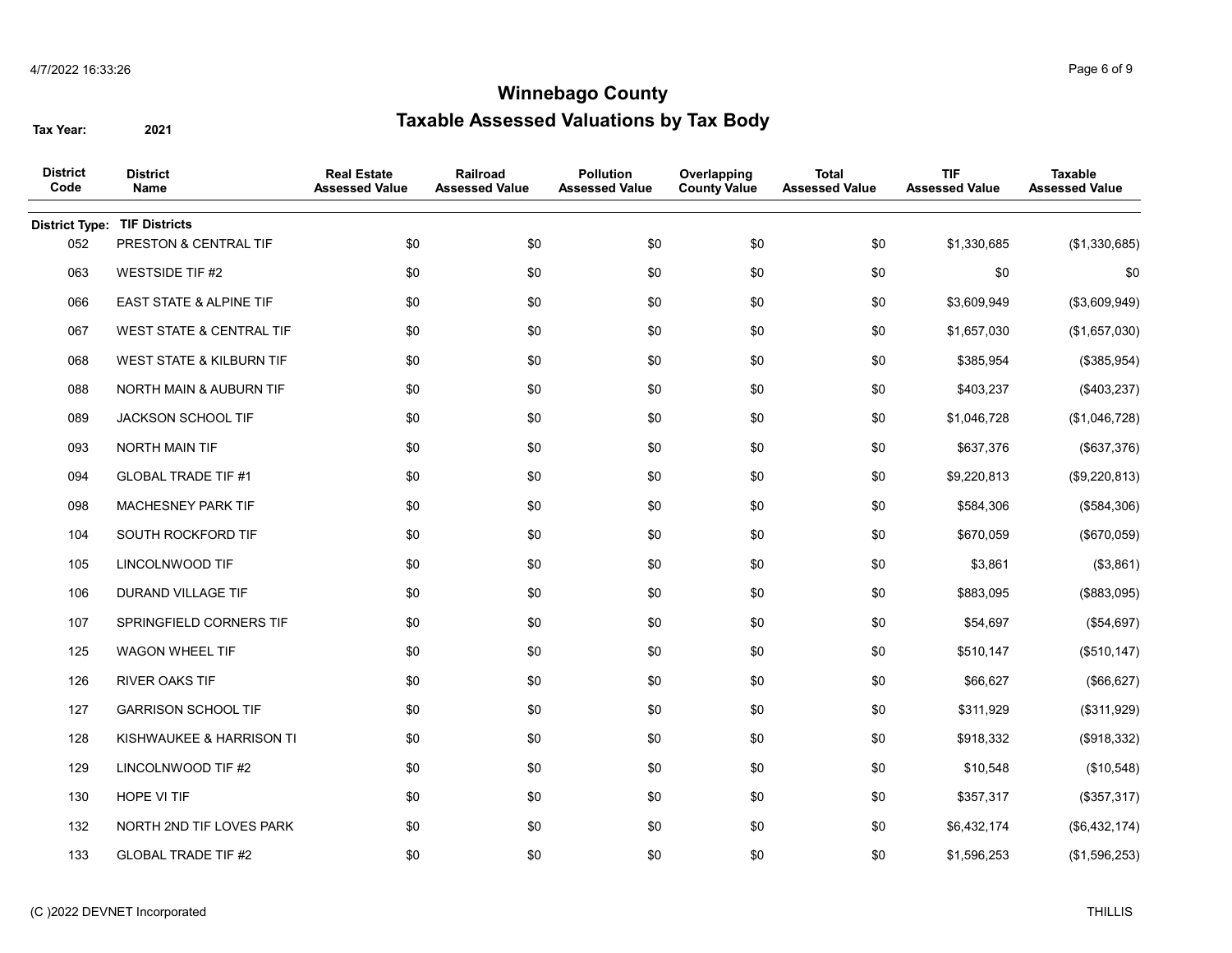| <b>District</b><br>Code | <b>District</b><br>Name             | <b>Real Estate</b><br><b>Assessed Value</b> | Railroad<br><b>Assessed Value</b> | <b>Pollution</b><br><b>Assessed Value</b> | Overlapping<br><b>County Value</b> | <b>Total</b><br><b>Assessed Value</b> | <b>TIF</b><br><b>Assessed Value</b> | <b>Taxable</b><br><b>Assessed Value</b> |
|-------------------------|-------------------------------------|---------------------------------------------|-----------------------------------|-------------------------------------------|------------------------------------|---------------------------------------|-------------------------------------|-----------------------------------------|
| <b>District Type:</b>   | <b>TIF Districts</b>                |                                             |                                   |                                           |                                    |                                       |                                     |                                         |
| 134                     | ASSISTED LIVING/ RIVER HOL          | \$0                                         | \$0                               | \$0                                       | \$0                                | \$0                                   | \$7,383                             | (\$7,383)                               |
| 135                     | NORTH 2ND TIF MACHESNEY             | \$0                                         | \$0                               | \$0                                       | \$0                                | \$0                                   | \$6,193,127                         | (\$6, 193, 127)                         |
| 137                     | <b>MAIN &amp; WHITMAN TIF</b>       | \$0                                         | \$0                               | \$0                                       | \$0                                | \$0                                   | \$845,661                           | (\$845,661)                             |
| 138                     | <b>MIDTOWN TIF</b>                  | \$0                                         | \$0                               | \$0                                       | \$0                                | \$0                                   | \$2,358,751                         | (\$2,358,751)                           |
| 139                     | KISHWAUKEE & HARRISON TI            | \$0                                         | \$0                               | \$0                                       | \$0                                | \$0                                   | \$29,214                            | (\$29,214)                              |
| 140                     | FORMER BELOIT CORP TIF              | \$0                                         | \$0                               | \$0                                       | \$0                                | \$0                                   | \$1,477,609                         | (\$1,477,609)                           |
| 141                     | <b>GLOBAL TRADE TIF #3</b>          | \$0                                         | \$0                               | \$0                                       | \$0                                | \$0                                   | \$6,340,658                         | (\$6,340,658)                           |
| 142                     | RIVER DISTRICT NORTH TIF            | \$0                                         | \$0                               | \$0                                       | \$0                                | \$0                                   | \$6,568,697                         | (\$6,568,697)                           |
| 143                     | <b>BROADWAY TIF</b>                 | \$0                                         | \$0                               | \$0                                       | \$0                                | \$0                                   | \$3,022,491                         | (\$3,022,491)                           |
| 144                     | <b>EAST RIVER TIF</b>               | \$0                                         | \$0                               | \$0                                       | \$0                                | \$0                                   | \$3,561,450                         | (\$3,561,450)                           |
| 145                     | SUMNER ROAD / GROVE ST T            | \$0                                         | \$0                               | \$0                                       | \$0                                | \$0                                   | \$0                                 | \$0                                     |
| 146                     | LOVES PARK CORP CENTER              | \$0                                         | \$0                               | \$0                                       | \$0                                | \$0                                   | \$1,885,565                         | (\$1,885,565)                           |
| 147                     | <b>WESTSTONE TIF</b>                | \$0                                         | \$0                               | \$0                                       | \$0                                | \$0                                   | \$128,100                           | (\$128,100)                             |
| 148                     | NORTH WILLOW CREEK TIF              | \$0                                         | \$0                               | \$0                                       | \$0                                | \$0                                   | \$1,486,648                         | (\$1,486,648)                           |
| 149                     | SOUTH WILLOW CREEK TIF              | \$0                                         | \$0                               | \$0                                       | \$0                                | \$0                                   | \$5,768,440                         | (\$5,768,440)                           |
| 150                     | <b>GLOBAL TRADEPARK SOUTH</b>       | \$0                                         | \$0                               | \$0                                       | \$0                                | \$0                                   | \$164,337                           | (\$164,337)                             |
| 151                     | I-39 / BAXTER ROAD TIF              | \$0                                         | \$0                               | \$0                                       | \$0                                | \$0                                   | \$1,108,996                         | (\$1,108,996)                           |
| 152                     | <b>ZENITH CUTTER TIF</b>            | \$0                                         | \$0                               | \$0                                       | \$0                                | \$0                                   | \$1,036,911                         | (\$1,036,911)                           |
| 153                     | SPRING CREEK LAKES TIF              | \$0                                         | \$0                               | \$0                                       | \$0                                | \$0                                   | \$110,191                           | (\$110, 191)                            |
| 154                     | FORMER WARNER ELECTRIC              | \$0                                         | \$0                               | \$0                                       | \$0                                | \$0                                   | \$390,181                           | (\$390, 181)                            |
| 157                     | JEFFERSON / NORTH 3RD ST            | \$0                                         | \$0                               | \$0                                       | \$0                                | \$0                                   | \$158,848                           | (\$158,848)                             |
| 159                     | <b>MULFORD &amp; EAST STATE STR</b> | \$0                                         | \$0                               | \$0                                       | \$0                                | \$0                                   | \$20,948,793                        | (\$20,948,793)                          |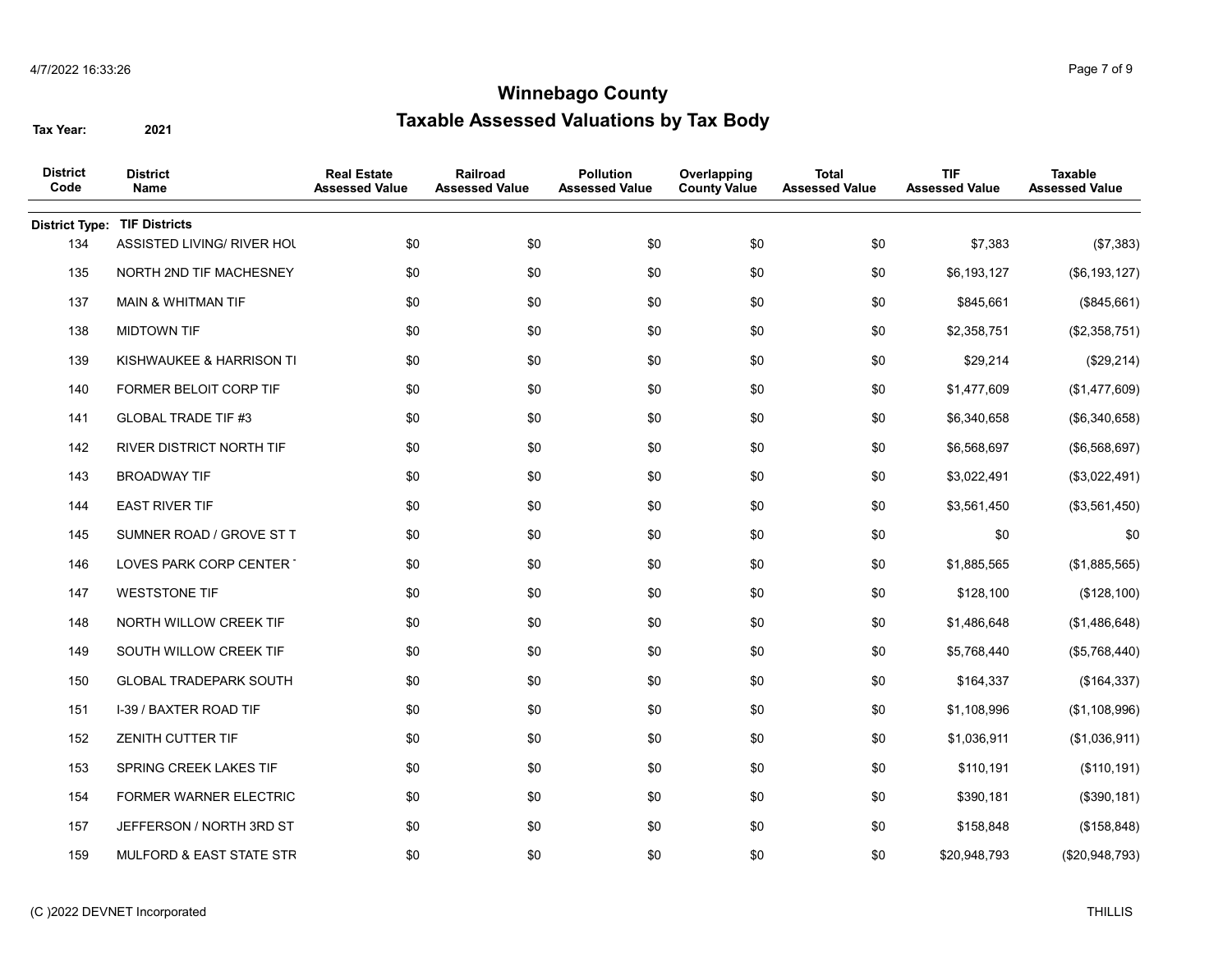| <b>District</b><br>Code        | <b>District</b><br>Name        | <b>Real Estate</b><br><b>Assessed Value</b> | Railroad<br><b>Assessed Value</b> | <b>Pollution</b><br><b>Assessed Value</b> | Overlapping<br><b>County Value</b> | <b>Total</b><br><b>Assessed Value</b> | <b>TIF</b><br><b>Assessed Value</b> | <b>Taxable</b><br><b>Assessed Value</b> |
|--------------------------------|--------------------------------|---------------------------------------------|-----------------------------------|-------------------------------------------|------------------------------------|---------------------------------------|-------------------------------------|-----------------------------------------|
| <b>District Type:</b>          | <b>TIF Districts</b>           |                                             |                                   |                                           |                                    |                                       |                                     |                                         |
| 164                            | AUBURN STREET TIF              | \$0                                         | \$0                               | \$0                                       | \$0                                | \$0                                   | \$5,444,983                         | (\$5,444,983)                           |
| 165                            | FOREST HILLS ROAD TIF          | \$0                                         | \$0                               | \$0                                       | \$0                                | \$0                                   | \$3,529,442                         | (\$3,529,442)                           |
| 166                            | <b>GARDNER / BLACKHAWK TIF</b> | \$0                                         | \$0                               | \$0                                       | \$0                                | \$0                                   | \$6,451,525                         | (\$6,451,525)                           |
| 167                            | VILLAGE OF ROCKTON DOWN        | \$0                                         | \$0                               | \$0                                       | \$0                                | \$0                                   | \$2,861,879                         | (\$2,861,879)                           |
| 168                            | AMEROCK HOTEL TIF              | \$0                                         | \$0                               | \$0                                       | \$0                                | \$0                                   | \$810,626                           | (\$810,626)                             |
| 177                            | SOUTH MAIN-ROCK ST TIF         | \$0                                         | \$0                               | \$0                                       | \$0                                | \$0                                   | \$279,828                           | (\$279,828)                             |
| 178                            | KISHWAUKEE HARRISON TIF        | \$0                                         | \$0                               | \$0                                       | \$0                                | \$0                                   | \$238,617                           | (\$238,617)                             |
| 179                            | <b>GARDNER-PARK TIF</b>        | \$0                                         | \$0                               | \$0                                       | \$0                                | \$0                                   | \$1,208,379                         | (\$1,208,379)                           |
| <b>District Type Totals:</b>   |                                | \$0                                         | \$0                               | \$0                                       | \$0                                | \$0                                   | \$115,108,447                       | (\$115, 108, 447)                       |
| <b>District Type: Township</b> |                                |                                             |                                   |                                           |                                    |                                       |                                     |                                         |
| 003                            | <b>BURRITT TOWNSHIP</b>        | \$30,788,488                                | \$0                               | \$0                                       | \$0                                | \$30,788,488                          | \$0                                 | \$30,788,488                            |
| 004                            | CHERRY VALLEY TOWNSHIP         | \$320,501,450                               | \$1,802,318                       | \$0                                       | \$0                                | \$322,303,768                         | (\$26,485)                          | \$322,330,253                           |
| 005                            | <b>DURAND TOWNSHIP</b>         | \$42,338,291                                | \$0                               | \$0                                       | \$0                                | \$42,338,291                          | (\$883,095)                         | \$43,221,386                            |
| 006                            | <b>HARLEM TOWNSHIP</b>         | \$670,028,620                               | \$0                               | \$0                                       | \$0                                | \$670,028,620                         | (\$15,300,505)                      | \$685,329,125                           |
| 007                            | <b>HARRISON TOWNSHIP</b>       | \$17,391,880                                | \$0                               | \$0                                       | \$0                                | \$17,391,880                          | \$0                                 | \$17,391,880                            |
| 008                            | <b>LAONA TOWNSHIP</b>          | \$38,668,548                                | \$0                               | \$0                                       | \$0                                | \$38,668,548                          | \$0                                 | \$38,668,548                            |
| 009                            | <b>OWEN TOWNSHIP</b>           | \$95,899,839                                | \$673,332                         | \$0                                       | \$0                                | \$96,573,171                          | \$0                                 | \$96,573,171                            |
| 010                            | PECATONICA TOWNSHIP            | \$79,809,450                                | \$0                               | \$0                                       | \$0                                | \$79,809,450                          | \$0                                 | \$79,809,450                            |
| 011                            | ROCKFORD TOWNSHIP              | \$2,114,149,598                             | \$5,798,410                       | \$0                                       | \$0                                | \$2,119,948,008                       | (\$85,998,642)                      | \$2,205,946,650                         |
| 012                            | <b>ROCKTON TOWNSHIP</b>        | \$282,457,211                               | \$1,493,749                       | \$0                                       | \$0                                | \$283,950,960                         | (\$9,658,319)                       | \$293,609,279                           |
| 013                            | ROSCOE TOWNSHIP                | \$517,087,234                               | \$926,834                         | \$0                                       | \$0                                | \$518,014,068                         | (\$3,241,401)                       | \$521,255,469                           |
| 014                            | <b>SEWARD TOWNSHIP</b>         | \$29,039,731                                | \$756,151                         | \$0                                       | \$0                                | \$29,795,882                          | \$0                                 | \$29,795,882                            |
| 015                            | <b>SHIRLAND TOWNSHIP</b>       | \$26,571,930                                | \$0                               | \$0                                       | \$0                                | \$26,571,930                          | \$0                                 | \$26,571,930                            |